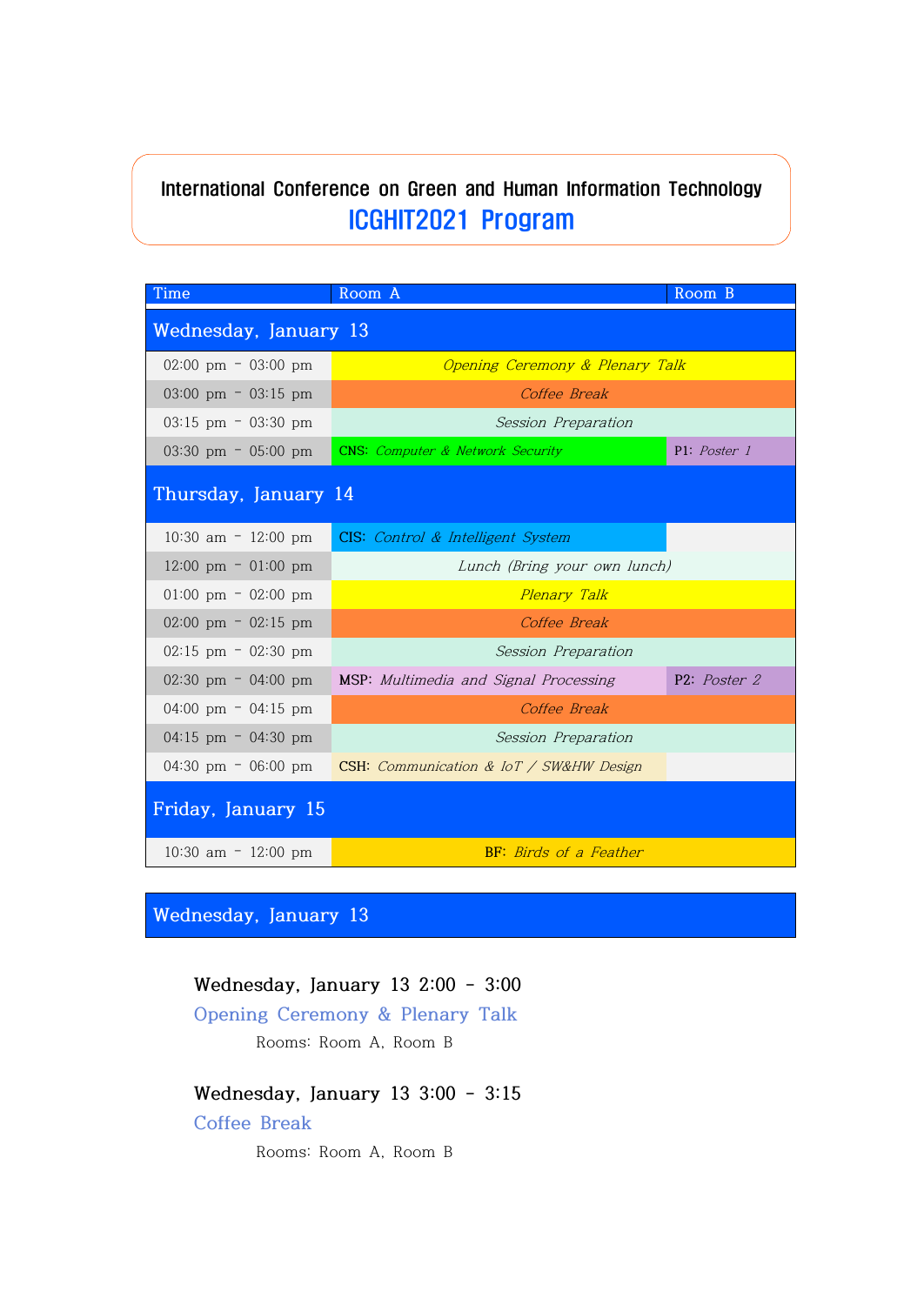## **Wednesday, January 13 3:15 - 3:30**

**Session Preparation**

Rooms: Room A, Room B

## **Wednesday, January 13 3:30 - 5:00**

**CNS: Computer & Network Security**

Room A

Chair: Byung-Seo Kim

**An Image-Based Proprietary Blockchain Framework for Logistic Systems**  Yiyang Cheng, Akihito Taya and Yoshito Tobe **Efficient LWR-Based Signature Using Cyclotomic Trinomials**  Joo Woo, Suhri Kim and Jong Hwan Park **Efficient Support of Online Privacy-Preserving Data Publishing in a Distributed Environment** Su Mee Moon and Jong Wook Kim **Blockchain-Based Medical Data Management System Using Proxy Re-Encryption**  Shin-Ok Lee, Kwangman Ko and Young-Hoon Park **Practical Group Signature with Pairing-Batch Verifications and Fast Openings**  Youngkyung Lee, Hyoseung Kim and Jong Hwan Park **Exploiting Multi-Hop Transmission to Enhance PHY-Security in Underlay Cognitive Radio Networks**  Kyusung Shim and Beongku An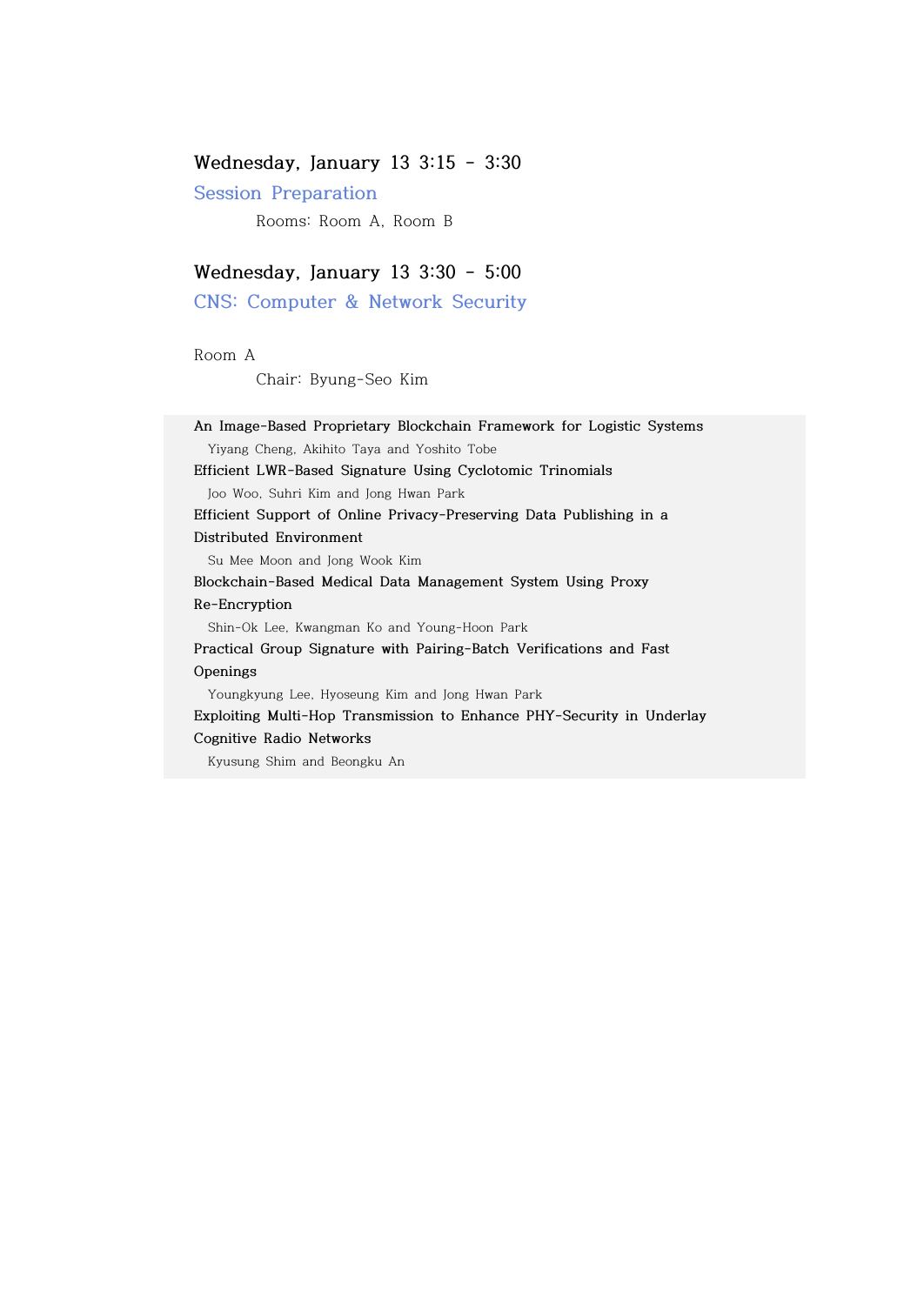## **P1: Poster 1**

Room B

Chair: Kyutae Lee

**Promoting Trend of IoT-Based P2P Power Trading and Energy New Industry Profit Model**

 Se-Hwan Park **Development of Cybersecurity Technology and System Based on Quantum Computing**  Kyungkyu Ko, Jeongha Kim, Junghee Han and Eun-Sung Jung **Study on FTN(Fault Tolerant Network) Technology to Polar Big Data Connected to Daily Domains** Sun-Ho Yum, Jinyoung Lee, Svetlana Balkashina, Soo-Young Shin and Soo-Hyun Park **Analysis and Design Android Based Membership Information Systems of Indonesian Hindu Youth Association (Peradah)** I Made Sugi Ardana **Monitor System of Optimized Power Management with Indoor Sensor**

Ye Wang, Kyutae Lee and Sehrish Malik

**Performance Comparison of Single Model and Ensemble Model in Automatic Classification of Patent Documents Using Deep Learning**

Sunghoon Kim, Seungcheon Kim and Moonsik Kang

## **Thursday, January 14**

| Thursday, January 14 10:30 - 12:00 |  |  |  |  |
|------------------------------------|--|--|--|--|
|------------------------------------|--|--|--|--|

**CIS: Control & Intelligent System**

Room A

| Automatic Category Labeling Method of Electronic Medical Records |  |
|------------------------------------------------------------------|--|
|------------------------------------------------------------------|--|

Hyo Seon Kim, Sang Hoon Hong, Ein-Jeong Hwang, Jeung Sun Lee and Yong-Gyu Jung

**Weight Balance in Regular Polygons for Drone Stability** 

Seongbae Eun, Jinman Jung, Taehyun Kim, Young-Sun Yun and Sun-Sup So

**Performance of Optimal Energy Control Optimization in Smart Homes Environment** Sehrish Malik, Kyutae Lee and Jang-Geun Ki

#### **Energy Prediction Mechanism in Smart Homes Environment**

 Kyutae Lee, Sehrish Malik, Moonsik Kang, Nam Sang-Yep, HyunChang Lee and DoHyeun Kim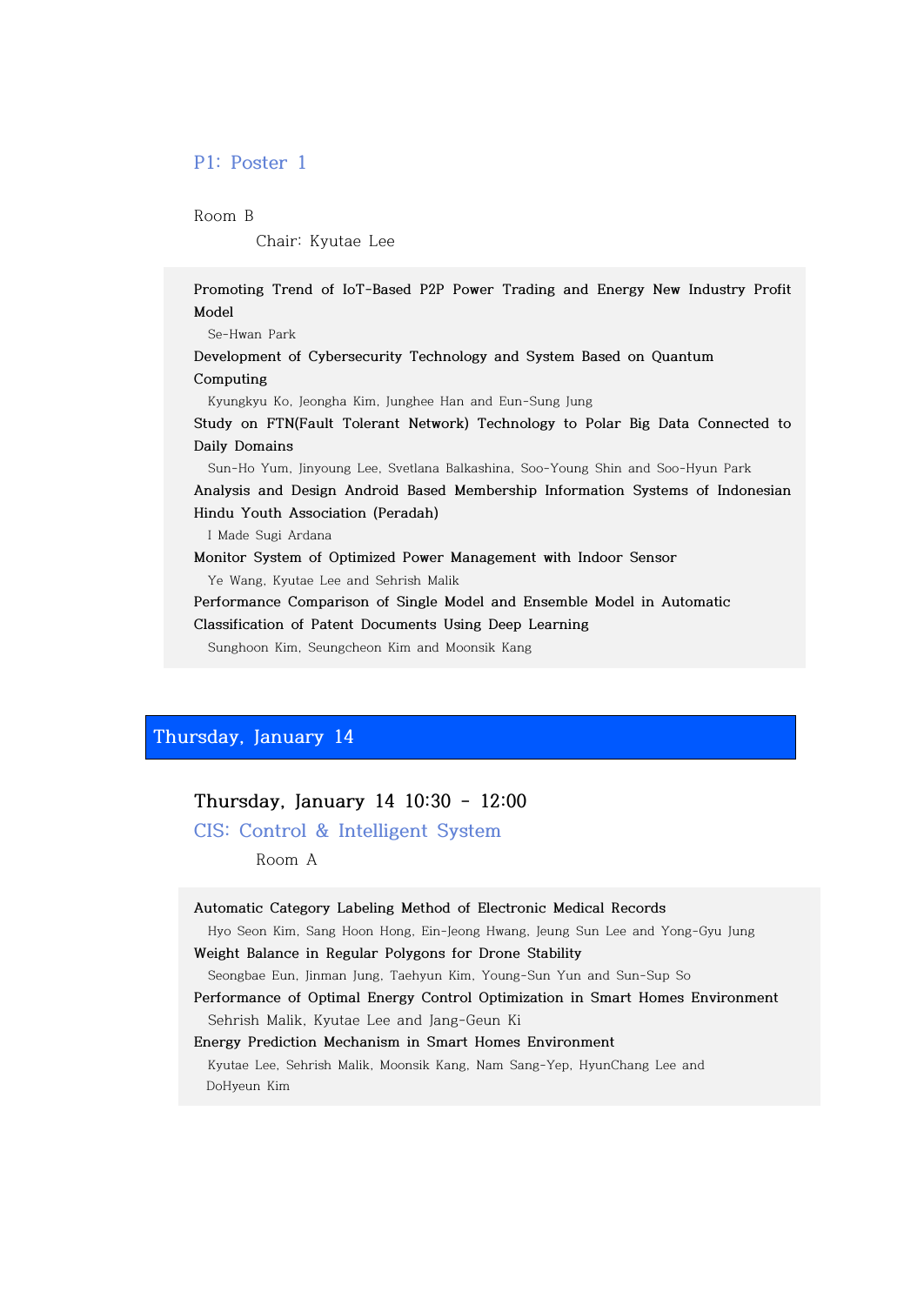**Deeplearning Edge Based Blockchain Platform for Smart Factory Production Quality Monitoring and Tracing** 

 Ashiquzzaman Akm, Jinsul Kim, Seungmin Oh, Dongsu Lee, Kwangki Kim and Yeonggwang Kim

**Real Emotion Understanding Model Based on ML for Human Psychological Behaviour Analysis** 

 DoHyeun Kim, Faisal Jamil, Naeem Iqbal, KyungNam Park, HeeDong Park and Anh Ngoc Le **Evaluation of Additive Power of Two Quantization on Various Deep Learning Datasets** 

Rozi Khan, Ahmed Mujtaba, Wai Kong Lee and Seong Oun Hwang

## **Thursday, January 14 12:00 - 1:00**

**Lunch (Bring your own lunch)**

Rooms: Room A, Room B

### **Thursday, January 14 1:00 - 2:00**

**Plenary Talk**

Rooms: Room A, Room B

### **Thursday, January 14 2:00 - 2:15**

**Coffee Break**

Rooms: Room A, Room B

## **Thursday, January 14 2:15 - 2:30**

**Session Preparation**

Rooms: Room A, Room B

### **Thursday, January 14 2:30 - 4:00**

## **MSP: Multimedia and Signal Processing**

Room A

Chair: Moonsik Kang

**The Unsupervised Denoising Image Filter Based on Recursive Deep Network Structure**

Changhee Kang and Sang-ug Kang

**Context-Aware Network Execution Using Dynamic Block-Sharing Residual Networks** Truong Thanh Hien and Truong Nguyen

**Development of Multi-Level Deep Learning Tool and Smart Signal Recognition Tool**  JaeGap Lee and KwangSeok Hong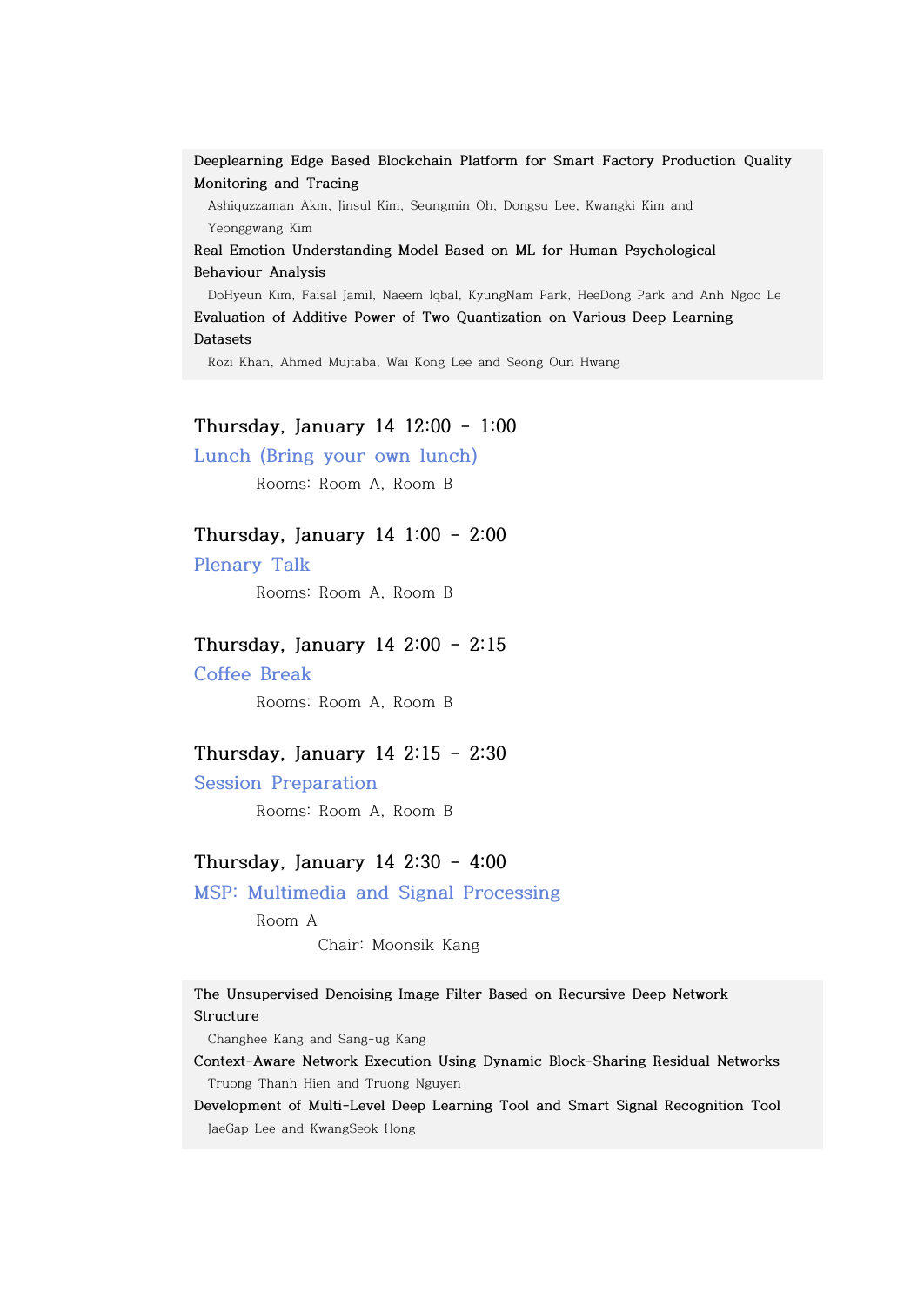## **P2: Poster**

Room B

**Development of a Transformable Wheelchair Robot for Care Service to Physically Vulnerable People**

 Jeong Hak Lim, Sung Min Ma, Kyoung Ho Kim, Hye Yeon Ryu, Young Jin Lee, Chang Hyung Park, Young Lim Choi, Ahyeon Kim, Sujin Baek and Jong-Wook Kim

**Intelligent Stretch Reduction in Information-Centric Networking Towards 5G-Tactile Internet Realization**

 Hussain Ahmad, Muhammad Zubair Islam, Amir Haider, Rashid Ali and Hyung Seok Kim

**Total Internal Reflection Based Particulate Matters Detection Using Smartphone**  Haechang Yang, Sanghoon Shin, Seungmin Myeong, Dongmin Seo, Sangwoo Oh and Sungkyu Seo

## **Quality Monitoring Method Using Machine Learning for Resistance Spot Welding** Tin Tran Trung, Joon-Ik Son, Hee-Dong Jang, Seong-Uk Lee, Anh Quang Vu Nguyen and Jong-Wook Kim

**3D Instance Segmentation and Separation from Background on RGB-D Using Deep Learning** 

Hyunsik Ahn

**Human Sentiments and Related Physical Activities Detection in Disasters Based on Deep Learning**

Muhammad Sadiq Amin, Huynsik Ahn and Young-Bok Choi

## **Thursday, January 14 4:00 - 4:15**

## **Coffee Break**

Rooms: Room A, Room B

## **Thursday, January 14 4:15 - 4:30**

**Session Preparation**

Rooms: Room A, Room B